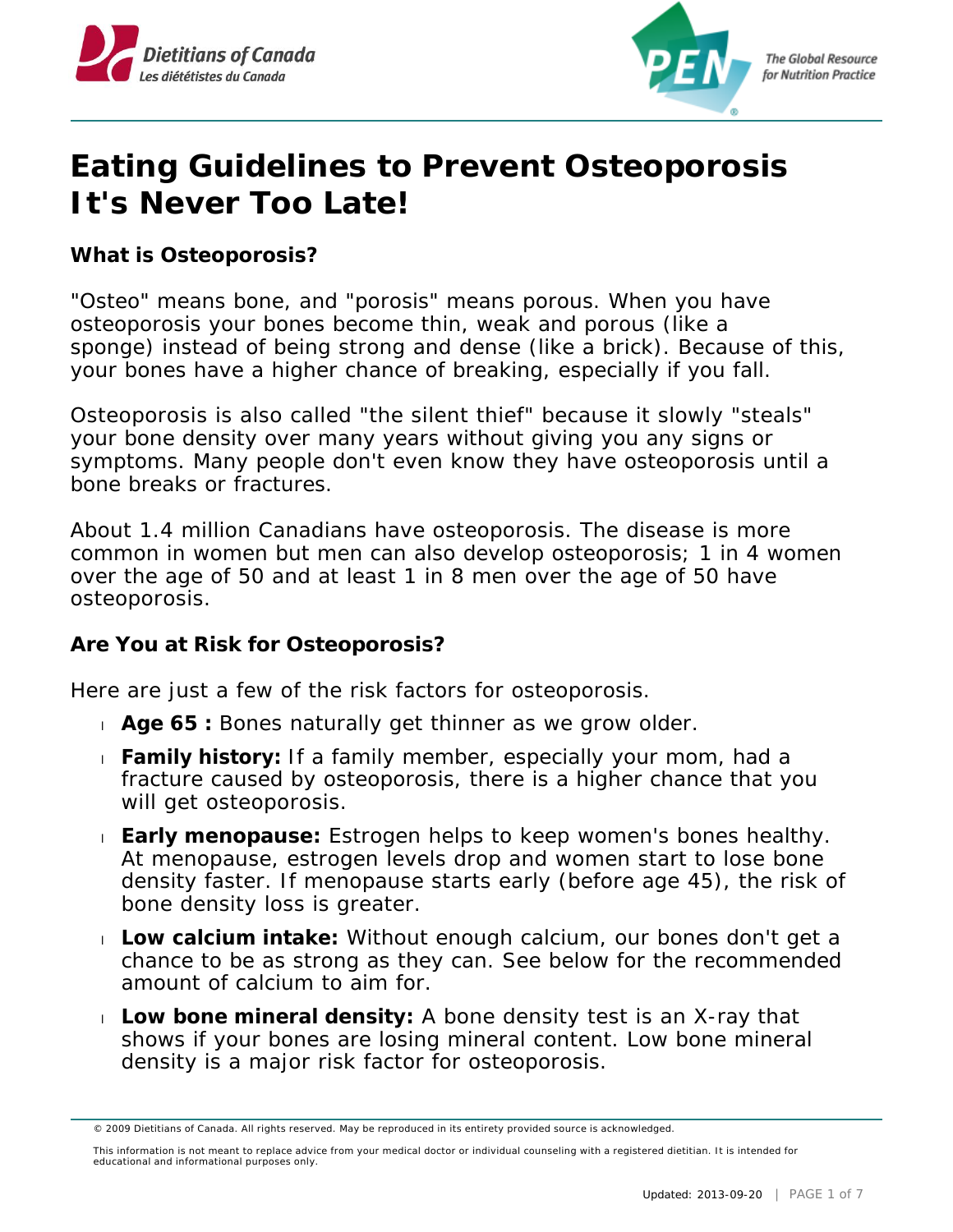



 **Weight:** If you weigh less than 57 kg (125 lbs) or weigh at least 4.5 kg (10 lbs) less than you did at age 25 you may have a higher risk for developing osteoporosis.

To see a complete list of risk factors, visit the Osteoporosis Society of Canada website at [www.osteoporosis.ca](http://www.osteoporosis.ca/) The good news is that it is never too late to keep your bones strong and healthy!

# Steps you can take

Eat a healthy diet to keep your bones strong and lower your chances of developing osteoporosis. Use "Eating Well with Canada's Food Guide" . [www.healthcanada.gc.ca/foodguide](https://www.canada.ca/en/health-canada/services/canada-food-guides.html) to plan your meals and snacks. Focus on getting enough calcium and vitamin D every day, and follow the tips below.

**1.Get Enough Calcium**

Why: Calcium is a mineral that helps to build and keep your bones and teeth strong. Almost all of the calcium in our body is found in our bones, so think of your bones as a "calcium bank". If you don't get enough calcium from food or supplements every day, then your body will make a "withdrawal" from the calcium bank. This can make your bones thin and weak.

| Age in years                  | Aim for an intake of $*$<br>milligrams $(mg)/day$ | Stay below*<br>mg/day |
|-------------------------------|---------------------------------------------------|-----------------------|
| Men and Women 19-50           | 1000                                              | 2500                  |
| <b>Women 51-70</b>            | 1200                                              | 2000                  |
| Men 51-70                     | 1000                                              | 2000                  |
| Men and Women 71 and<br>older | 1200                                              | 2000                  |
| Pregnant and                  | 1000                                              | 2500                  |

#### How Much Calcium:

<sup>© 2009</sup> Dietitians of Canada. All rights reserved. May be reproduced in its entirety provided source is acknowledged.

This information is not meant to replace advice from your medical doctor or individual counseling with a registered dietitian. It is intended for educational and informational purposes only.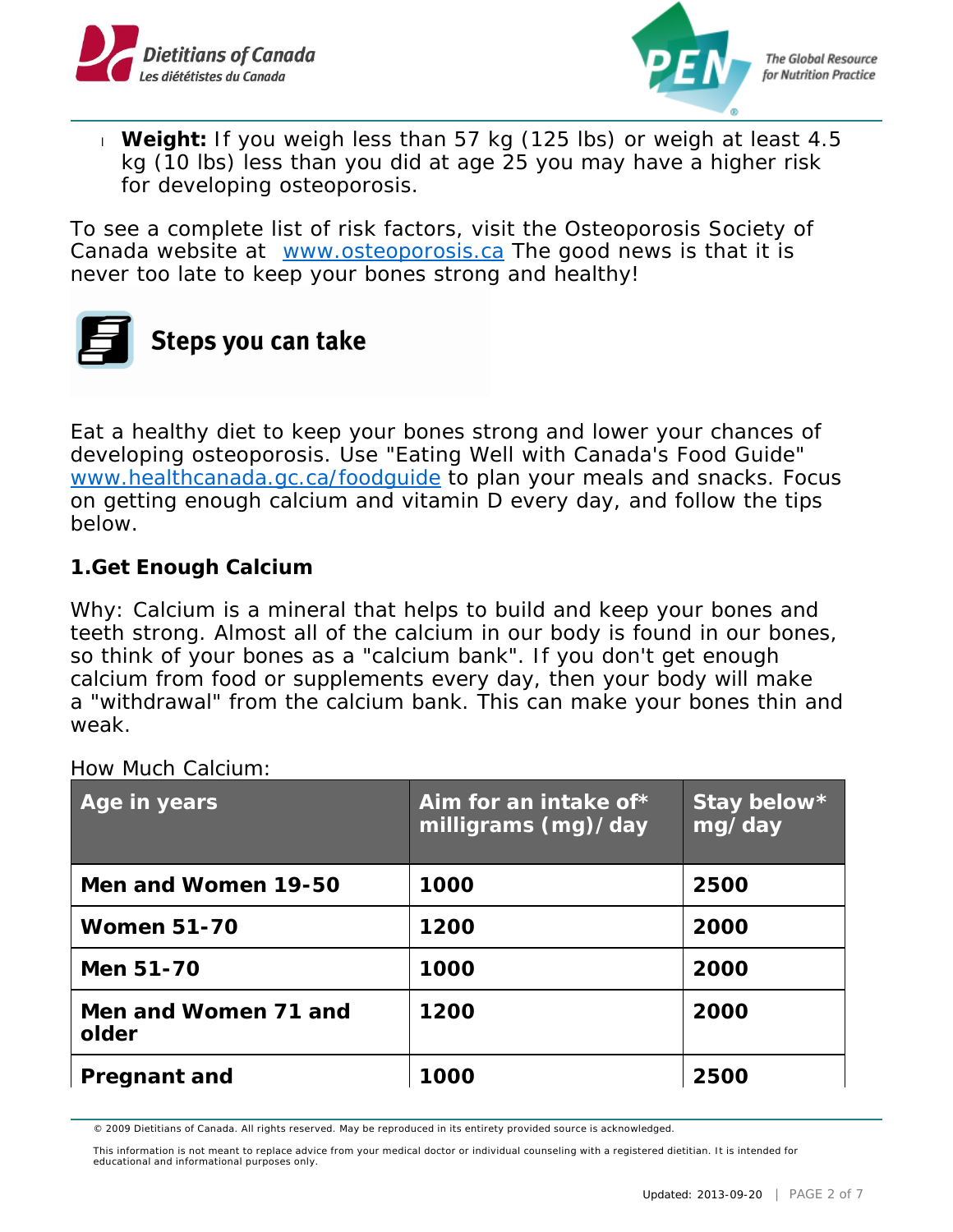



**Breastfeeding Women 19 and older**

\*This includes calcium from food and supplements

Best Food Sources:

- Milk
- Cheese
- Yogurt
- Fortified soy beverage
- Calcium-fortified orange juice
- Kefir
- Beans, tofu, nuts, fish, some vegetables and fruit contain calcium too!

See the "Food Sources of Calcium" handout in the Additional Resources section for a list of foods and their calcium content.

**Tip:** Milk and Alternatives have the most calcium per serving. To get enough calcium, adults aged 51 and older need 3 servings from the Milk and Alternatives food group every day; adults aged 50 and below need 2 servings a day.

**Supplements:** If you are not getting enough calcium from food, take a calcium supplement. Calcium carbonate and calcium citrate are the two most common types. Calcium carbonate supplements are best absorbed when taken with meals. Calcium citrate supplements can be taken any time of the day. Don't get more than 500-600 mg of calcium at a time from supplements.

**2. Get Enough Vitamin D**

Why: Vitamin D helps your body use and absorb calcium.

#### How Much Vitamin D:

| Age in years | Aim for an intake of Stay below*<br>international units<br>$(1U)/day*$ | IU/day |
|--------------|------------------------------------------------------------------------|--------|
|              |                                                                        |        |

<sup>© 2009</sup> Dietitians of Canada. All rights reserved. May be reproduced in its entirety provided source is acknowledged.

This information is not meant to replace advice from your medical doctor or individual counseling with a registered dietitian. It is intended for educational and informational purposes only.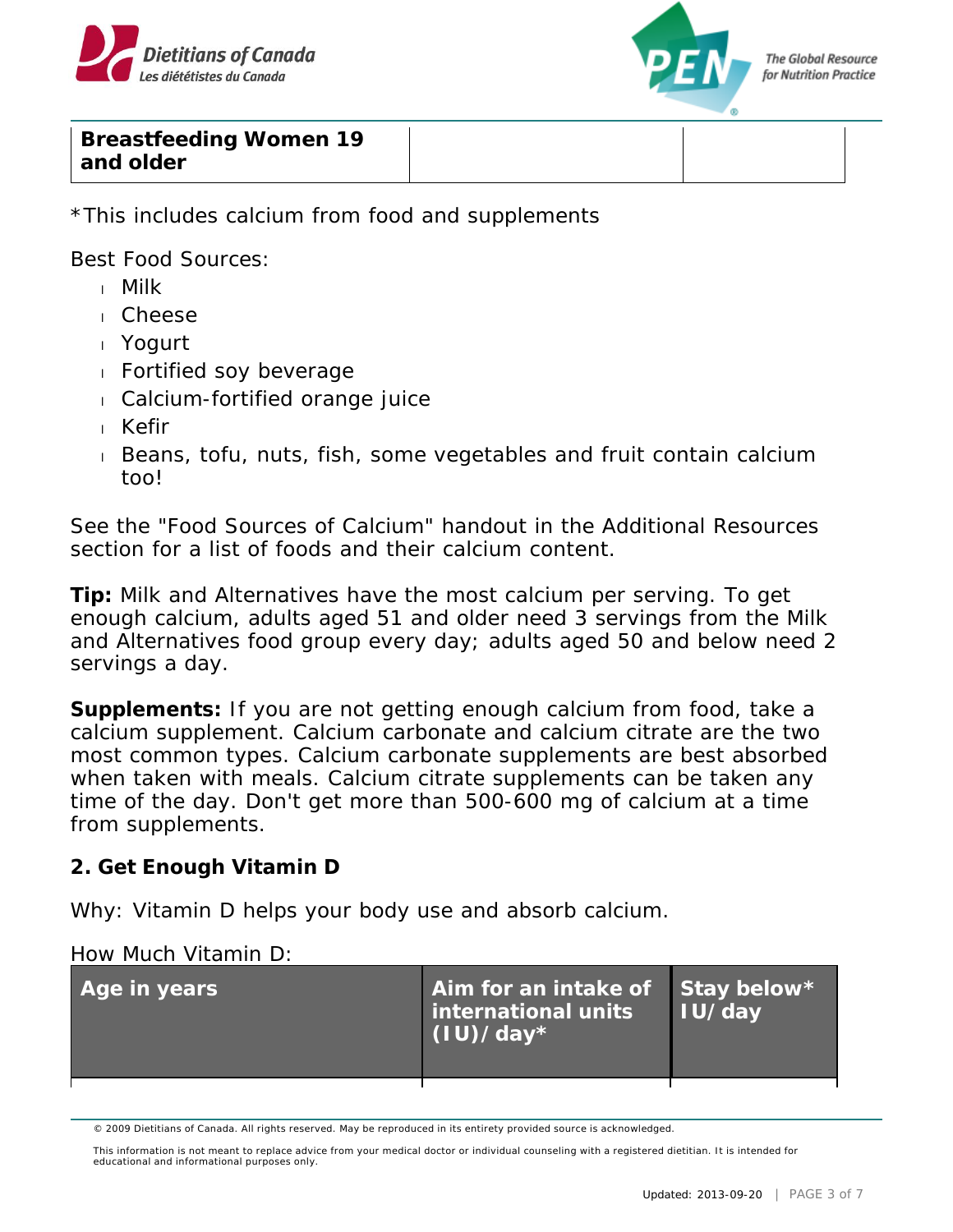



| Men and Women 19-50                              | 600 | 4000 |
|--------------------------------------------------|-----|------|
| Men and Women 51-70                              | 600 | 4000 |
| Men and Women 71 and<br>older                    | 800 | 4000 |
| Pregnant and Breastfeeding<br>Women 19 and older | 600 | 4000 |

\*This includes vitamin D from food and supplements

**Best Food Sources:**

- $Fish$
- Milk
- Egg yolks
- Fortified soy beverage
- Margarine

See the "Food Sources of Vitamin D" handout in the Additional Resources section for a list of foods and their vitamin D content.

**Tip:** Everyone should drink at least 2 cups (500 mL) of milk or fortified soy beverage every day to help get enough vitamin D. If you are over the age of 50 or not getting enough vitamin D from food, it is also recommended to take a 400 IU vitamin D supplement every day.

## **3. Go Easy on Caffeine**

Too much caffeine can decrease the amount of calcium your body stores. Limit caffeine to 400 mg a day. That's the amount found in about four regular-sized (8 oz) cups (not mugs) of coffee. Remember that colas and energy drinks also contain a lot of caffeine. Regular tea contains much less caffeine than coffee. See the Additional Resources section for the caffeine content in foods and drinks.

#### **4. Drink alcohol sensibly**

Drinking too much alcohol on a regular basis can raise your chance of developing osteoporosis. Men should have no more than 3 drinks per

<sup>© 2009</sup> Dietitians of Canada. All rights reserved. May be reproduced in its entirety provided source is acknowledged.

This information is not meant to replace advice from your medical doctor or individual counseling with a registered dietitian. It is intended for educational and informational purposes only.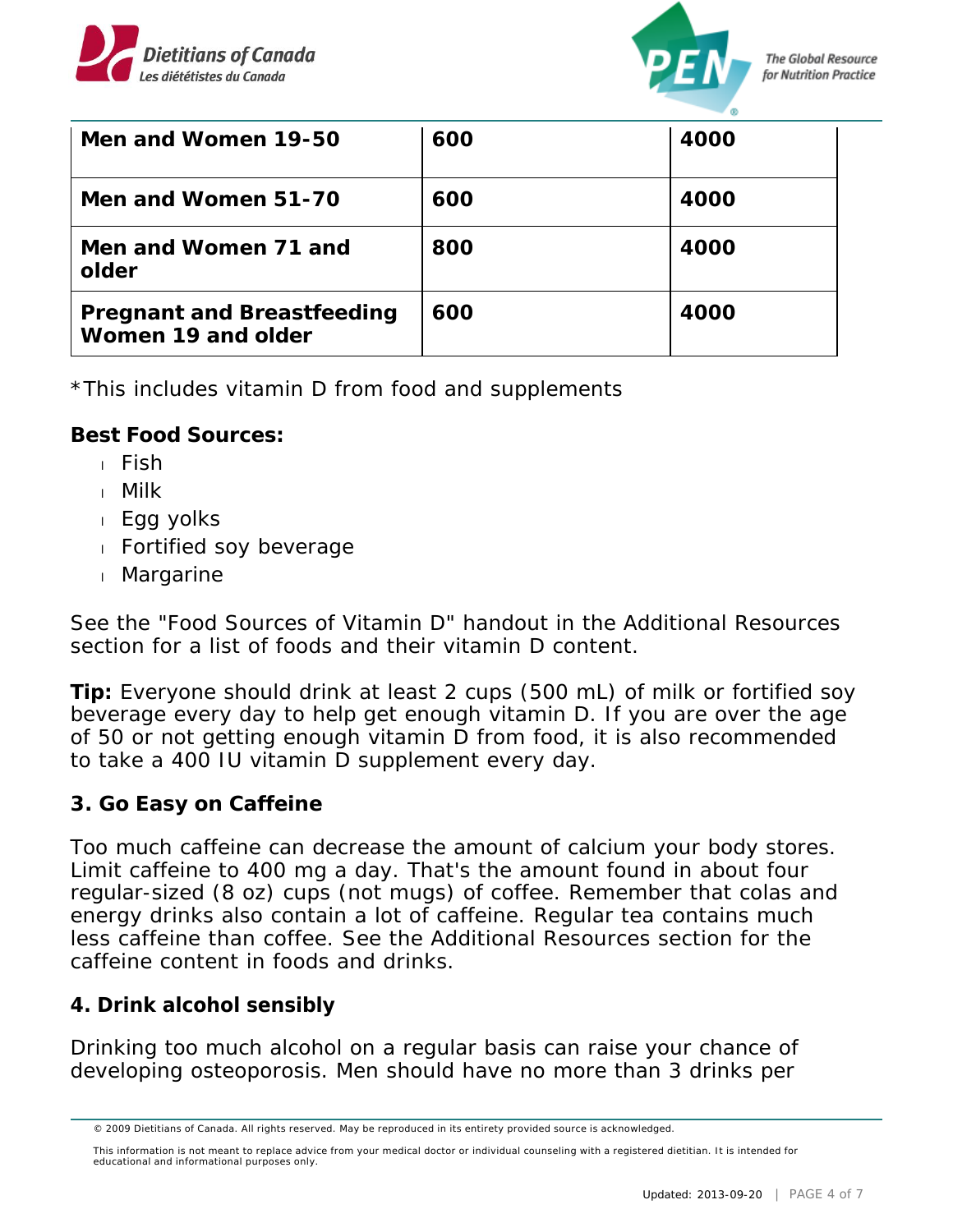



**The Global Resource** for Nutrition Practice

day. Women should have no more than 2 drinks a day. More than this on a regular basis can raise your chances of developing osteoporsis. One drink is:

- **142 mL (5 oz) glass of 12% wine**
- **341 mL (12 oz) bottle of 5% beer, or**
- **43 mL (1½ oz) shot of 40% spirits.**
- **5. Watch out for high sodium food**s

Eating too much sodium can reduce your bone density. Read food labels and try to keep your sodium intake to less than 2300 mg a day. See the Additional Resources section for more tips on lowering sodium intake.

### **6. Keep active**

A healthy diet with enough calcium and vitamin D, plus regular physical activity will help you build strong bones and may reduce your risk of developing osteoporosis. Keep active by doing weight-bearing activities such as walking, hiking, dancing, jogging, stair climbing and racquet sports. See "Canadian Physical Activity Guidelines" in the Additional Resources section for ideas on how to get started and stay active.

**Special Considerations**

**Age 50 :** If you are over 50 years old and have at least one other risk factor, talk to your doctor about getting a bone mineral density test to check for osteoporosis. Visit the Osteoporosis Canada website . [www.osteoporosis.ca](http://www.osteoporosis.ca/) to learn more about all these risk factors.

**Vitamin B12:** Low levels of Vitamin B12 may increase the risk of osteoporosis. Aim for 2.4 micrograms (mcg) of vitamin B12 every day from animal products, supplements and fortified foods, especially if you are over 50 years of age. The amount of vitamin B12 in a daily multivitamin will usually meet your needs. See the Additional Resources section for food sources of Vitamin B12.

**Smoking:** At any age, smoking can increase bone loss. If you smoke, try to quit. This program can help: Health Canada's, " On the Road to [Quitting Program](http://www.hc-sc.gc.ca/hc-ps/tobac-tabac/quit-cesser/now-maintenant/road-voie/index-eng.php)

**Celiac or inflammatory bowel disease:** If you have celiac disease or inflammatory bowel disease, you have a higher chance of developing

<sup>© 2009</sup> Dietitians of Canada. All rights reserved. May be reproduced in its entirety provided source is acknowledged.

This information is not meant to replace advice from your medical doctor or individual counseling with a registered dietitian. It is intended for educational and informational purposes only.